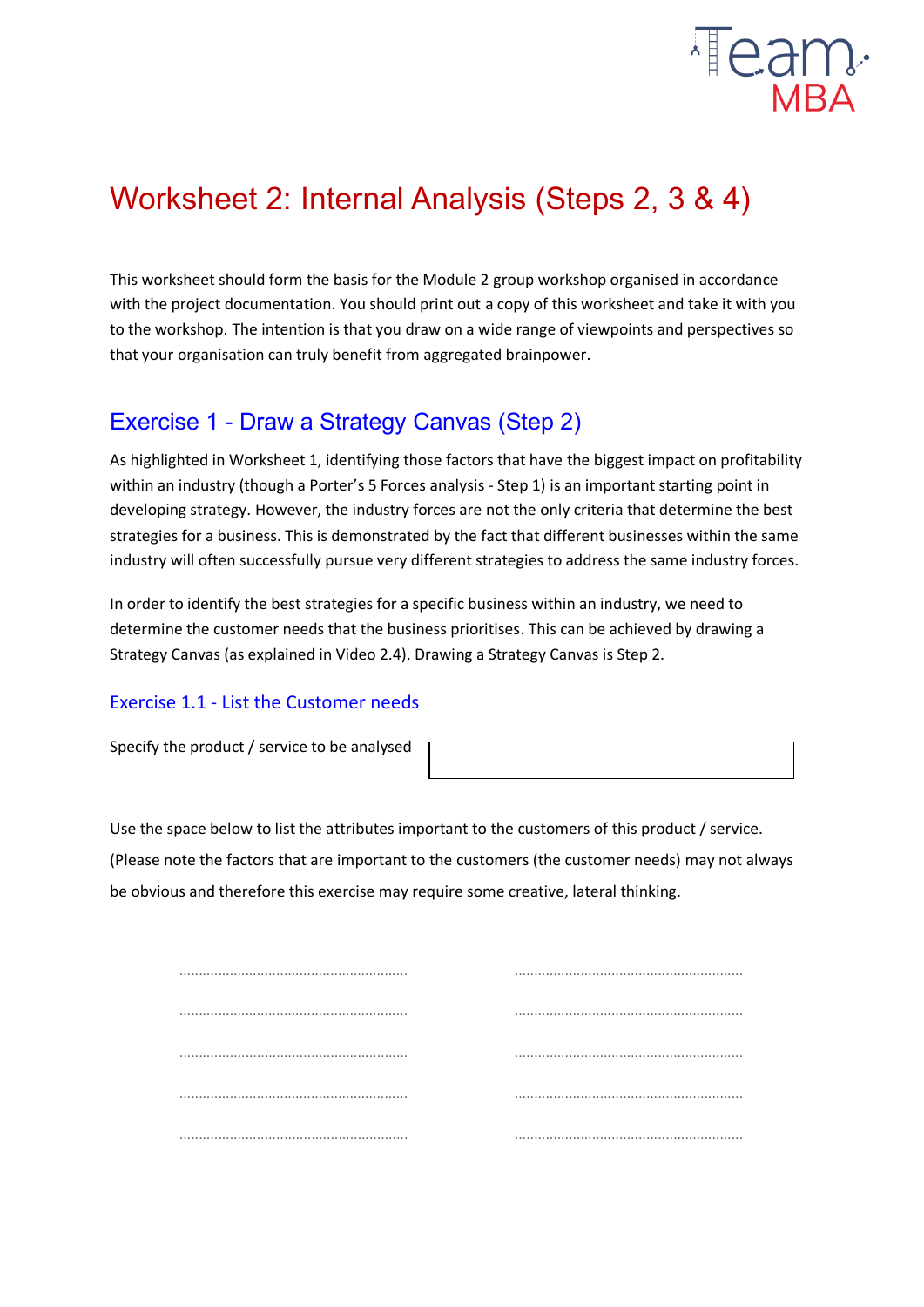## Exercise 1.2 - Draw the Strategy Canvas

On the next page insert the customer needs (listed above) on the horizontal axis (the x-axis) and draw a strategy canvas for your product / service, determining how high you believe that each customer need should score.

The higher-up you score any given customer need, the more you think the business should prioritise (and therefore invest in) that need. However, remember price is an exception to this rule - the higher the score in relation to price - the higher the price (see below and Video 2.4).

Where possible compare your product / service with that of at least one of your competitors.

When carrying out this exercise remember:

- The purpose of drawing a strategy canvas is to represent where you would **like** your business to be positioned in the market in relation to the product or service in question.
- However, even though you should be idealistic when drawing a Strategy Canvas (in that it represents where you would **like** the business to be positioned in the market), you must also be realistic and recognise that there will always have to be some kind of a trade-off. Clearly a business will not be able to provide a superior product / service in relation to each and every customer need whilst at the same time providing the cheapest product / service. The Strategy Canvas maps out this trade-off.

Page  $\boldsymbol{\sim}$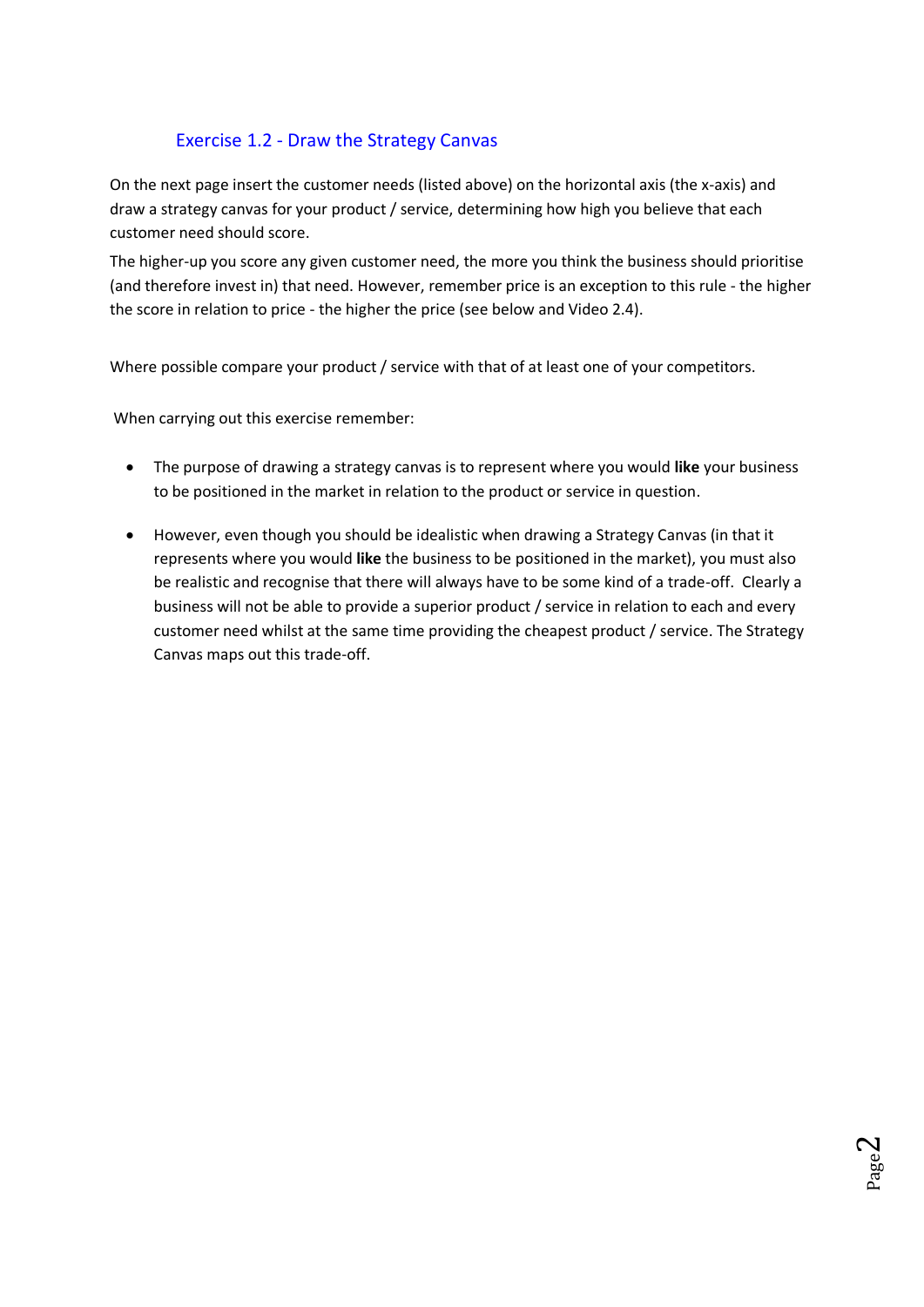**Customer Needs** Customer Needs

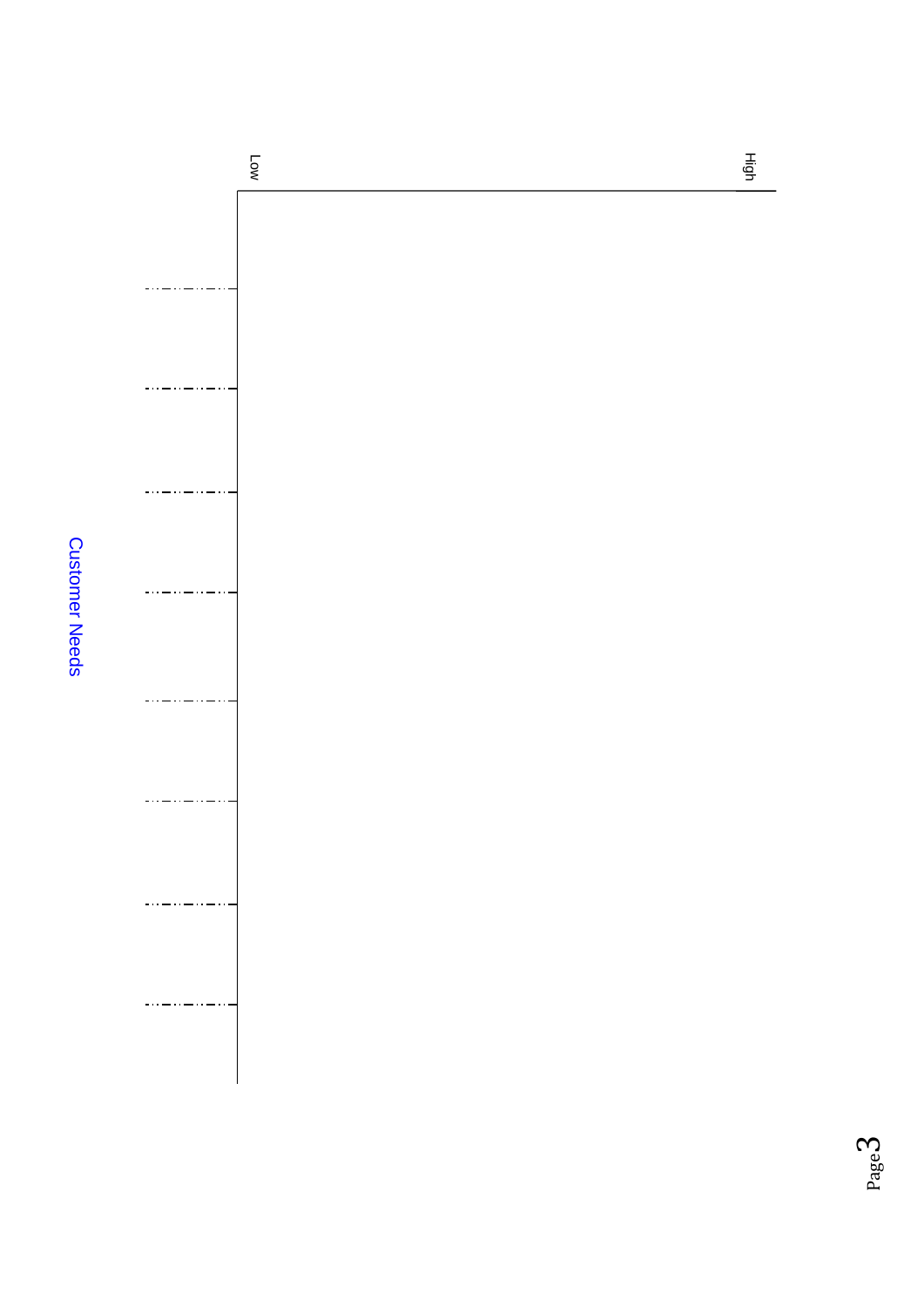## Exercise 2 – Select a Business Strategy (Step 3)

There exists a set of predefined strategies that correspond to each of the 5 industry forces and which have been designed to address those industry forces in order to improve profitability. These strategies are listed on the next few pages.

Using your understanding of:

- (1) the nature and characteristics of the forces at work within the industry (Step 1) as defined in Worksheet 1; and
- (2) the customer needs that business seeks to prioritise defined by the Strategy Canvas (Step 2) - ( Worksheet 2 - Exercise 1)

Select the different Business Strategies which could be of benefit to your business, remembering that any strategies that you choose to pursue must be consistent with the strategy canvas.

(However, whilst you may select a number of different Business Strategies which could be important for your business in this Exercise 2, the next exercise (Exercise 3) will ask you to **focus on just one specific Business Strategy** for the remainder of this worksheet. This is purely for the purposes of this workshop and the allocated time available.)

Page  $\mathcal{A}$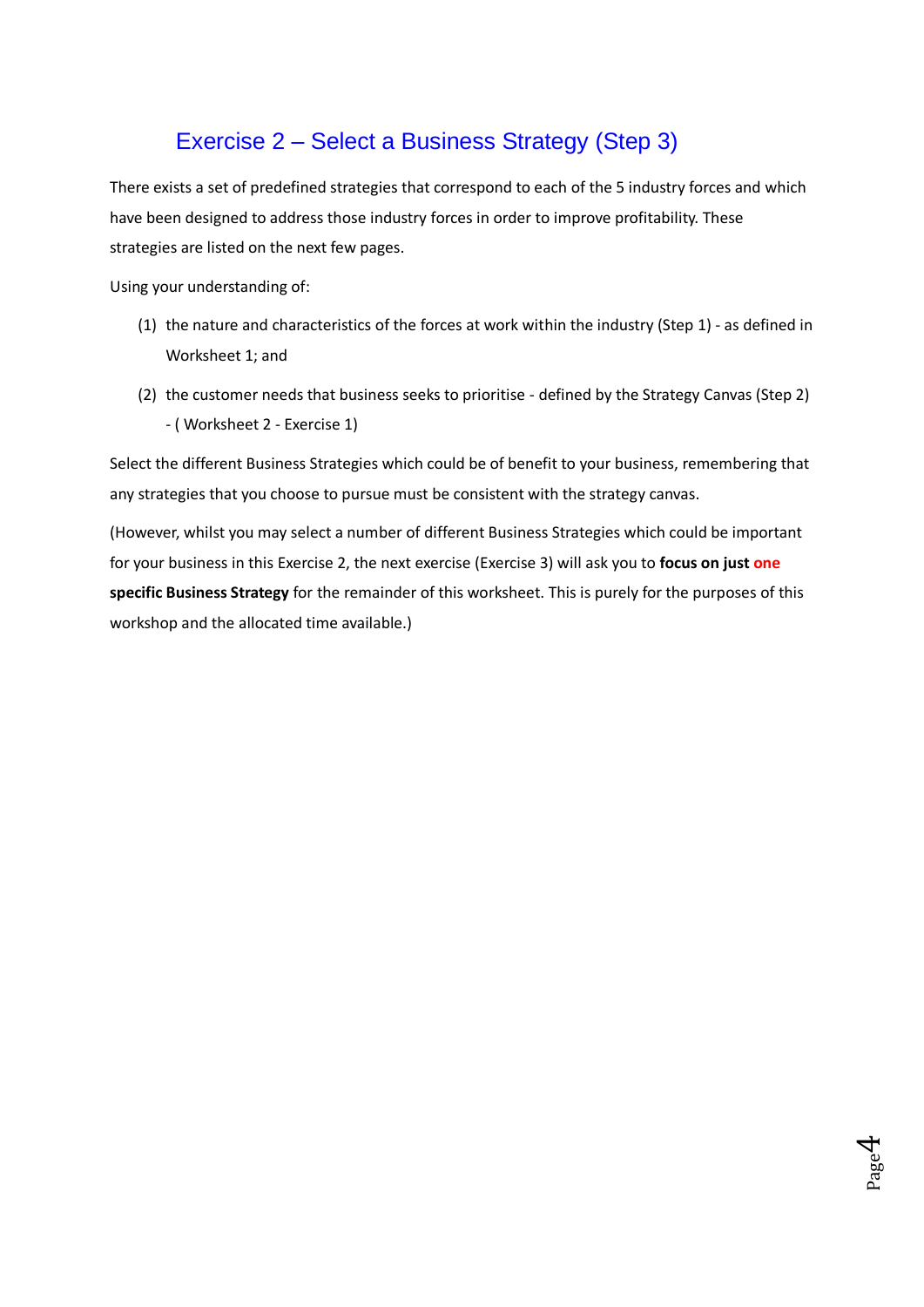## **Customer Strategies**

#### **To help the business to win and retain Customers**

- $\Box$  Win customers by providing them with a unique or superior product / service Best described by the Strategy Canvas itself (See **Strategy Canvas** for full details)
- $\Box$  Win customers by providing them with the cheapest product or service Best described by the Strategy Canvas itself (See **Strategy Canvas** for full details)
- $\Box$  Tie customers in with long term agreements (e.g. Insurance, Gym Membership, Mobile)
- $\Box$  Make it difficult for customers to switch to competitors
- Customer Reward / Loyalty Programmes (e.g., Store cards, Air Miles, Discounts for best Customers, Discount for bulk purchases, stamp cards in coffee shops etc.)
- **P** Provide customer with credit / hire purchase agreements
- **Provide a range of complementary products or services (e.g. boiler repair provided by gas** suppliers)
- $\Box$  Make it as easy as possible for customers to buy from you (e.g. make the purchase process as quick and straightforward as possible).
- $\Box$  Make it difficult for customers to compare prices across the various competitors (important where the business does not provide the cheapest product in the market) for example by:
	- $\Box$  Avoiding price comparison sites
	- Introducing confusing pricing policies (e.g. Mobile / cell phones, Utilities Industries)
- $\Box$  Make it easy to compare prices (important where the business provides the cheapest product in the market) by:
	- $\Box$  Providing details to price comparison sites
	- $\Box$  Encouraging transparent pricing policies
- $\Box$  Make customers aware of the benefits of the product or service through marketing and advertising / public relations campaigns. Specify the types of marketing campaign (including Search Engine Optimisation) that you will use: ………………………………………………………………………………………
- $\Box$  Advertise / Market to the customers' customers so that they will put pressure on your customers to buy your products / services (e.g. Intel, Teflon, Dolby, NutraSweet, Lycra). Specify medium for pursing this strategy……………………………………………………………………………..
- $\Box$  Make product / service available at location synonymous with the brand of the business
- $\square$  Make product / service available at a convenient or memorable location (physical / digital)
- $\Box$  Make product / service available at a location that encourages impulse buying (e.g. near the store checkout for chewing gum)
- $\Box$  Form a consortium with other competitors (e.g. farmers join forces against supermarkets)
- $\Box$  Purchase a competitor in order to increase the range of product / service features
- **EXPLO** Exploit demand side economies of scale by making potential users aware of your current user base (e.g. Facebook, eBay, Twitter, dating websites - See Video 1.4)

Specify any other possible strategies for dealing with this force not otherwise listed above: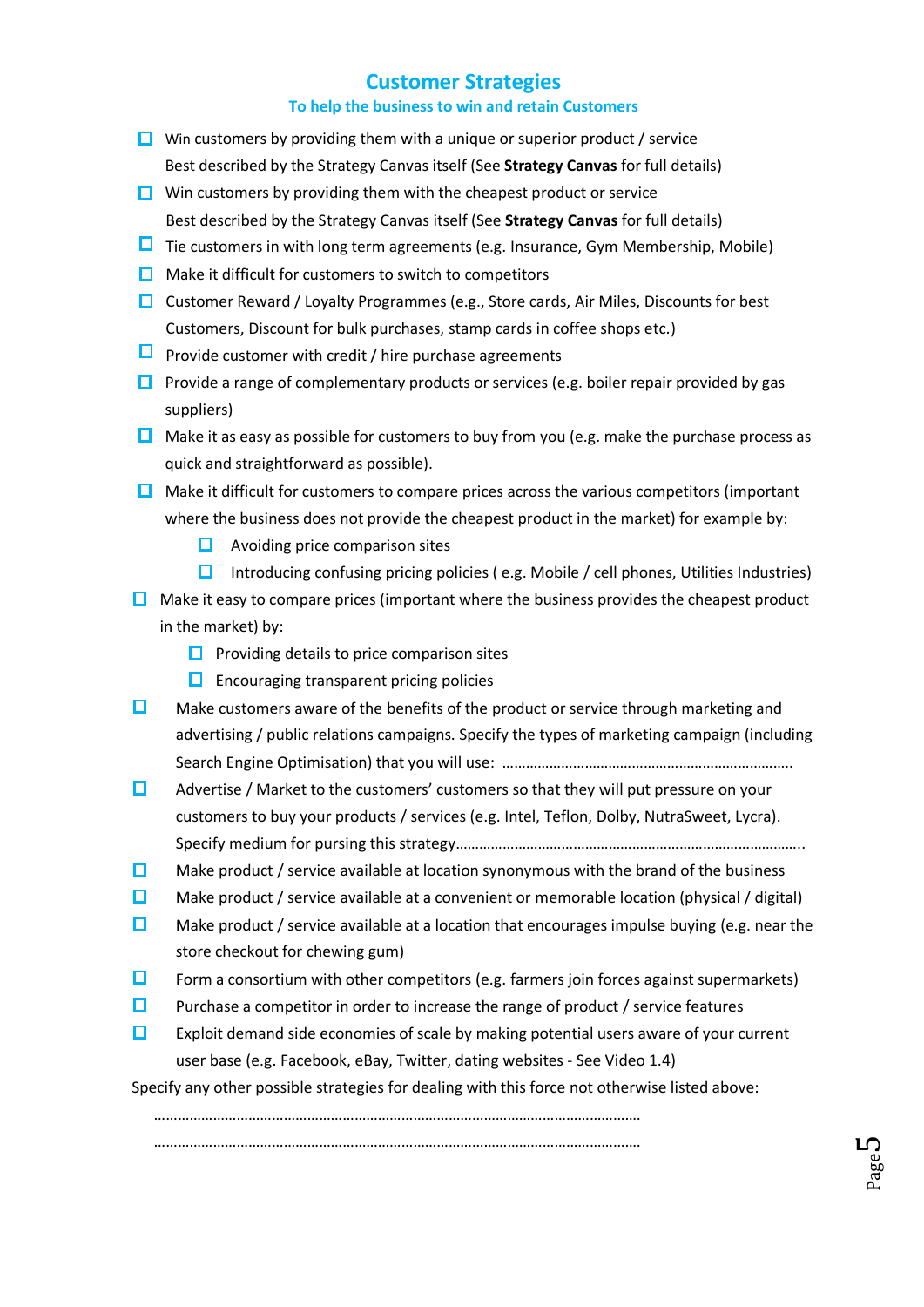## **Supplier Strategies To help the business reduce costs**

- $\square$  Reduce costs by providing Limited Product / Service Features (See Strategy Canvas for details)(See Video 2.4 - where are existing customers currently being overshot?)
- **Maximise resource utilization (e.g. Southwest Airlines) Use your assets as effectively and** efficiently as possible.
- $\Box$  Design products for low cost manufacture
- $\square$  Sell goods online (thereby dispensing with the need for expensive high street premises)
- **Exercise Efficient Supply Chain Management Just in Time production (synchronise the** various activities of the business to reduce any waste - see Video 2.5).
- $\square$  Grow the business (organically / acquisition) and generate supply side economies of scale
- $\square$  Outsource aspects of development / production / delivery or any other activities to parts of the world where this is cheaper
- $\Box$  Outsource activities to other organisations who can them more cheaply
- $\Box$  Make it as easy as possible for the suppliers to supply to you
- Get the customers / end users to do some of the work for you (e.g. Supermarket selfcheckout, Amazon Customer reviews, IKEA: self-selection, self-transport and self-assembly)
- $\Box$  Develop Automated Processes (For example:
	- $\Box$  Automated manufacturing processes (through production line technologies)
	- $\Box$  Automated ordering processes
	- $\Box$  Automated distribution and logistics)
- Standardise specifications for parts to make supplier switching easier (e.g. in car manufacturing)
- $\Box$  Purchase a supplier (vertical integration)
- $\Box$  Buy the cheapest possible components for your products
- $\square$  Bind-in suppliers and prevent them from working with competitors (e.g. exclusivity agreements, restrictive covenants, garden leave clauses)
- $\Box$  Purchase a competitor and introduce synergies to reduce any duplication.
- $\square$  Efficient manufacturing processes
- $\square$  Efficient distribution processes
- $\square$  Use Agents / Distributors to market / sell products / services for you (this can be useful when entering into a new market where you have limited knowledge or contacts and can avoid the need to employ staff)
- $\Box$  Integrate IT systems with suppliers
- $\square$  Buy and sell derivatives to secure dependable prices (e.g. energy/commodities)

Specify any other possible strategies for dealing with this force not otherwise listed above: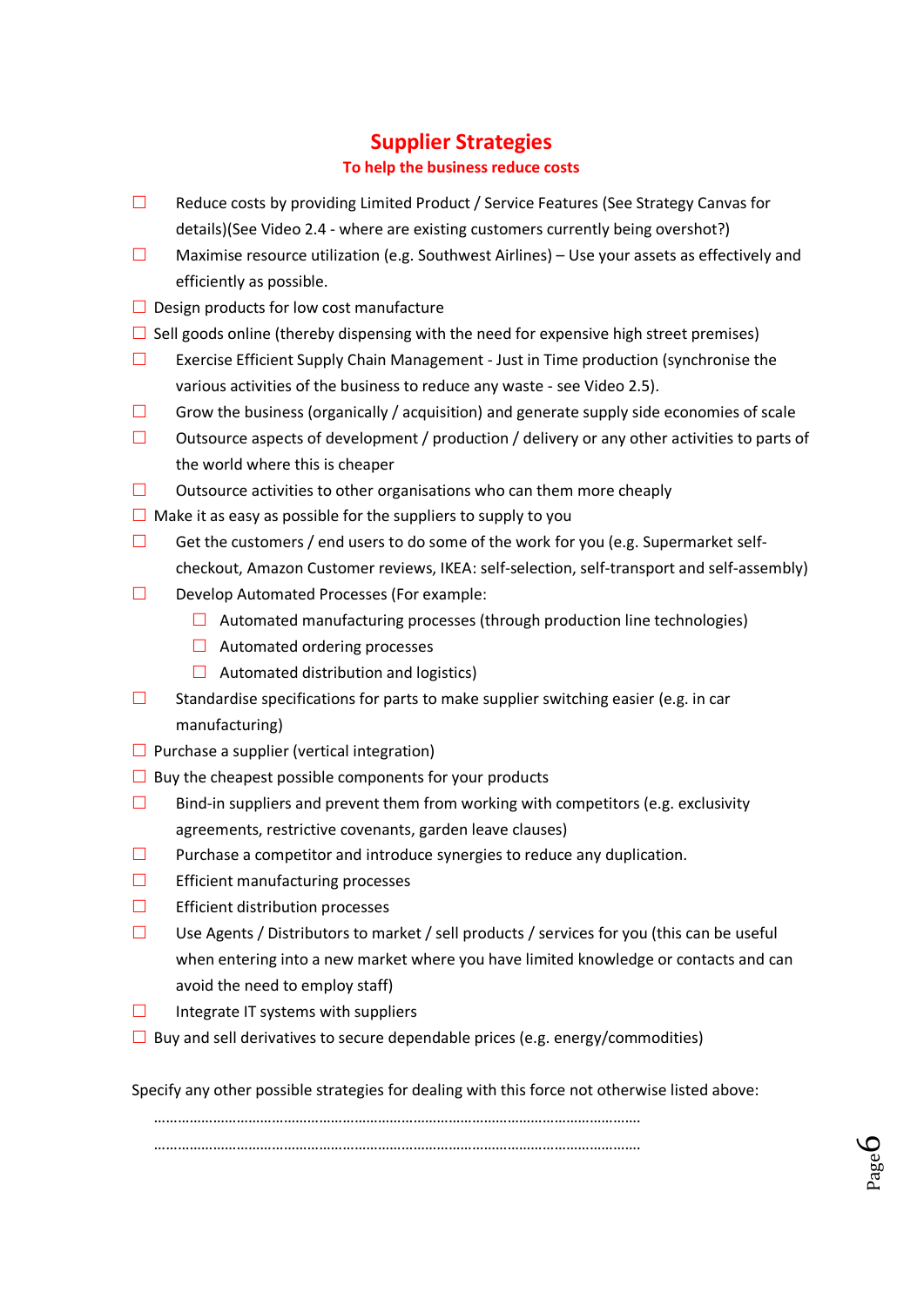## **Competitor Strategies**

## **To help the business overcome the competition**

*(Please note that several of these strategies are identical / similar to Customer Strategies and Supplier Strategies. This is because, as well as dealing with these specific forces, these strategies will also ultimately provide a business with an advantage over the competition.)*

- $\Box$  Purchase a competitor to reduce competition
- $\Box$  Differentiate products / services from those of competitors by:
	- $\Box$  Providing a superior product or service in relation to certain features Best described by the Strategy Canvas (See **Strategy Canvas** for full details)
	- $\Box$  Providing the cheapest product or service in the market
		- Best described by the Strategy Canvas (See **Strategy Canvas** for full details)
- $\square$  Make it difficult to compare prices across the various competitors (where the business does not provide the cheapest product in the market) by:
	- $\Box$  Avoid price comparison sites
	- Introducing confusing pricing policies (e.g. Mobile carriers)
- $\square$  Make it easy to compare prices (where the business provides the cheapest product in the market) by:
	- $\Box$  Providing details to price comparison sites
	- $\Box$  Encouraging transparent pricing policies
- $\Box$  Accentuate benefits of the product or service over the competitors through product packaging / marketing / advertising / public relations campaigns
- $\square$  Shut out competitors by forming alliances with linked / complimentary businesses/organisations (e.g. Games developers)
- $\square$  Bind-in suppliers and prevent them from working with competitors (e.g. exclusivity agreements, restrictive covenants, garden leave clauses)
- **Purchase a supplier in order to shut out competitors (vertical integration)**
- Develop a widely adopted technical / industry standard (e.g. Microsoft, Google (Android))
- **E** Register, Enforce & Protect the business's key Intellectual Property Rights
- $\Box$  Retaliation Tactics (e.g. temporarily sell at a loss to price competition out of market)
- $\square$  Tie customers in with long term agreements (e.g. Insurance, Gym Membership, Mobile)
- $\Box$  Make switching to competitors more difficult
- Develop a wide network of users (so that the business can benefit from Demand Side Economies of Scale)(e.g. Facebook, Twitter)
- $\Box$  Develop a strong brand / reputation

Specify any other possible strategies for dealing with this force not otherwise listed above:

…………………………………………………………………………………………………………….

…………………………………………………………………………………………………………….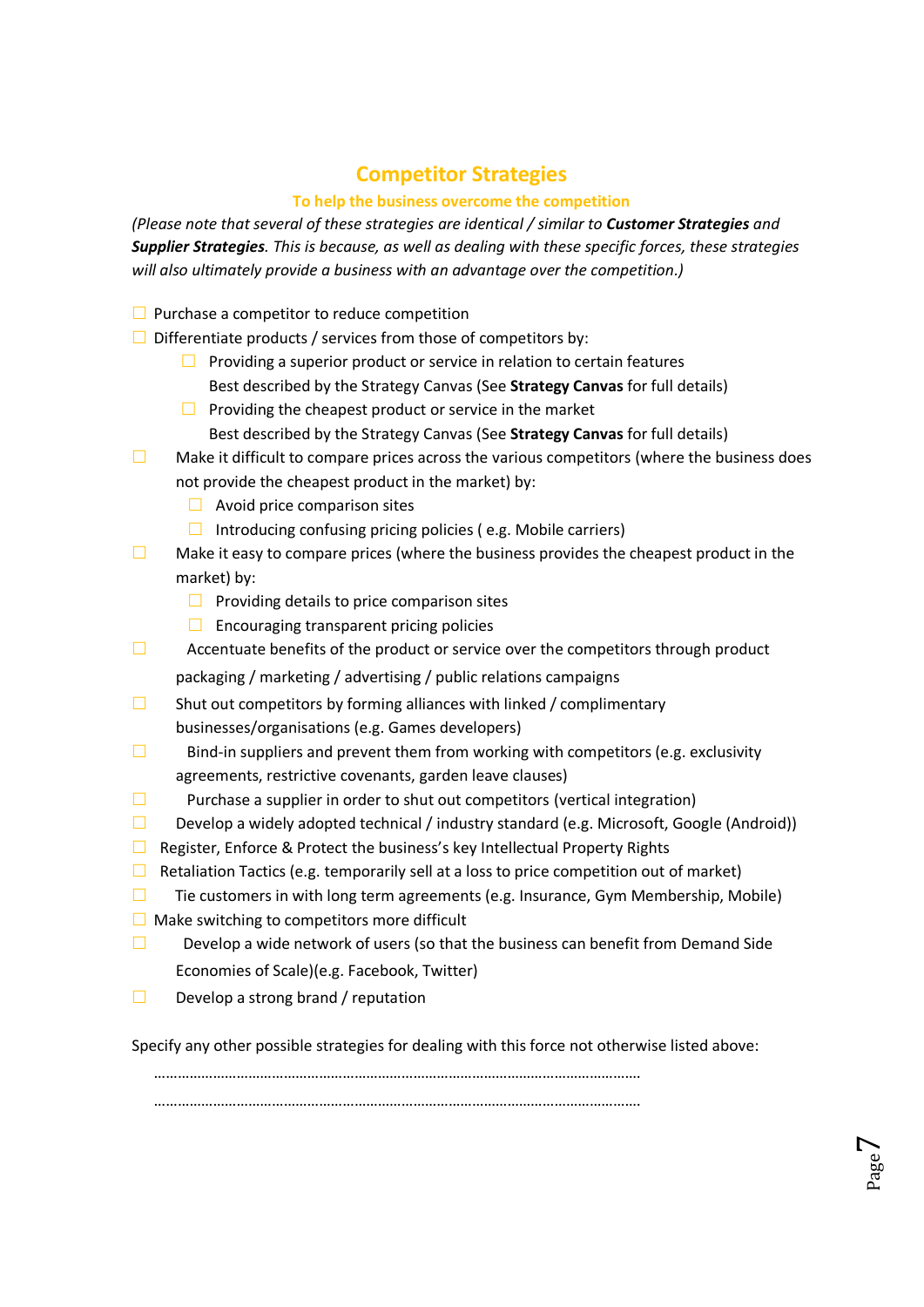## **Barrier Strategies**

## **To help the business to raise barriers to entry and prevent new competition**

- Develop a wide network of users (so that the business can benefit from Demand Side Economies of Scale - see Video 1.4)(e.g. Facebook, Twitter)
- $\square$  Develop a strong brand / reputation
- $\Box$  Retaliation Tactics (e.g. temporarily sell at loss to put off new competitors from entering into the market)
- $\square$  Shut out potential new competitors by forming alliances with linked / complimentary businesses/organisations (e.g. Games developers)
- $\square$  Bind-in suppliers and prevent them from working with new competitors (e.g. exclusivity agreements, restrictive covenants, garden leave clauses)
- **Purchase a supplier in order to shut out potential new competitors (vertical integration)**
- Develop a widely adopted technical / industry standard (e.g. Apple (ios), Microsoft (Windows), Google (Android))
- $\Box$  Register, Enforce & Protect the business's key Intellectual Property Rights
- $\Box$  Tie customers in with long term agreements (e.g. Insurance, Gym Membership, Mobile)
- $\Box$  Make switching to new competitors more difficult
- **EM** Employ the best employees and prevent them from working for competitors with restrictive covenants and garden leave clauses (e.g. Microsoft, Google)
- $\Box$  Grow the business and introduce efficiencies that allow the business to spread its costs over products and services so that the business can benefit from Exploit Supply Side Economies of Scale
- $\Box$  Secure a favourable physical location

Specify any other possible strategies for dealing with this force not otherwise listed above:

Page  $\infty$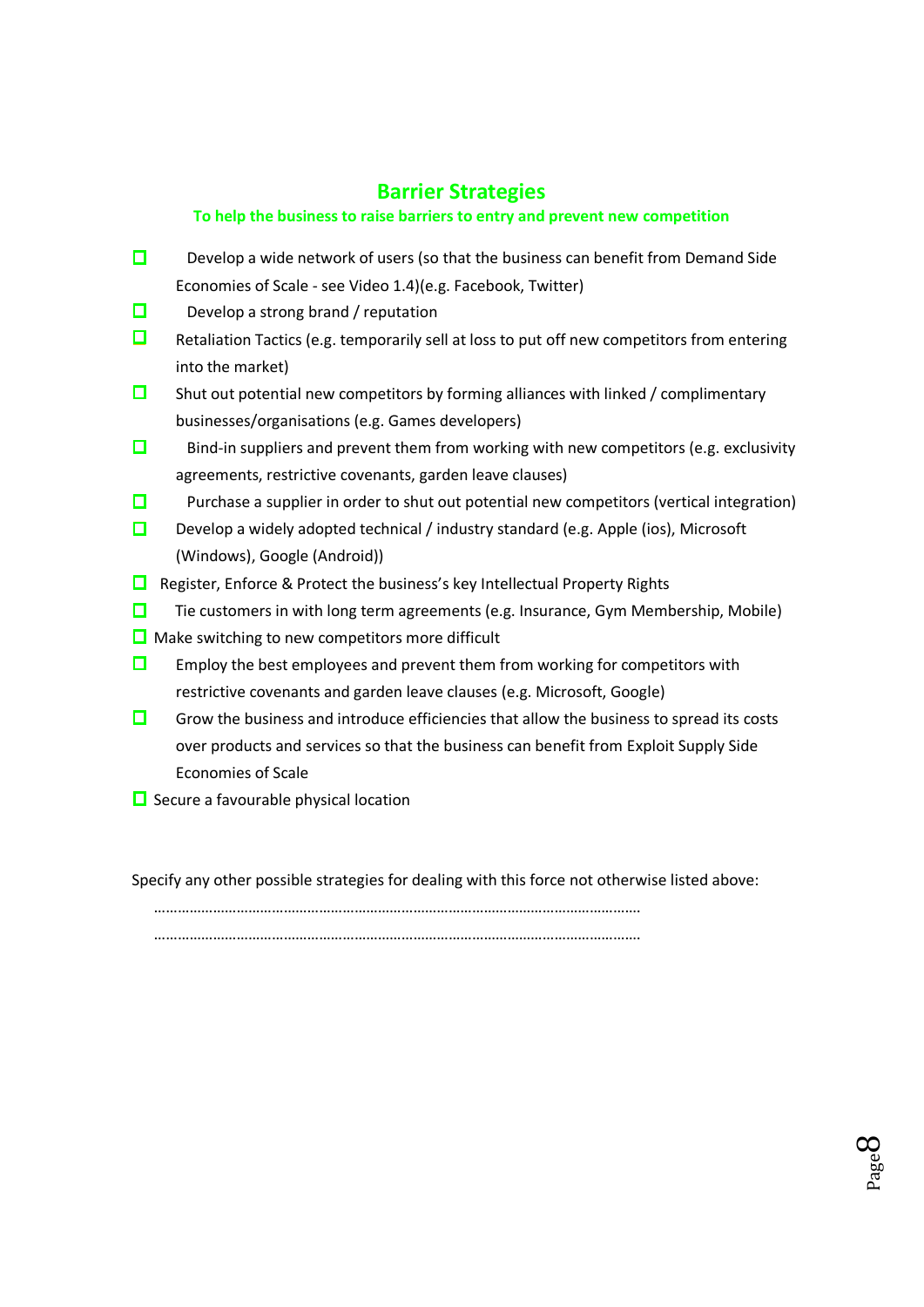## **Alternative Strategies**

**To help the business deal with alternative (or substitute) products / services from other industries** *(In dealing with alternatives, it can be helpful as a starting point to add the alternative products / services to the strategy canvas to compare them with your business and determine which needs they meet. As well as helping you deal with alternatives – this can also reveal new customer needs thereby providing new ways of differentiating your products or services from those of the competition.)*

 $\Box$  Differentiate products / services from those of alternatives (see above) by:

- $\Box$  Providing a superior product or service in relation to certain features Best described by the Strategy Canvas (See **Strategy Canvas** for full details)
- **Providing a product or service to that provided by alternatives** Best described by the Strategy Canvas (See **Strategy Canvas** for full details)
- $\Box$  Add new product or services features so that the alternative is no longer deemed to be a valid replacement.
- $\Box$  Accentuate benefits of the product or service over alternative through: through product packaging / marketing / advertising / public relations campaign
- $\Box$  Adopt benefits provided by alternatives. Specify benefits to be adopted:

…………………………………………………………………………………………

- **E** Enhance product features to ensure alternative is not determined to be a valid replacement (e.g. In the gym industry introduce: fitness classes & personal trainers) - so that buying home gym equipment is less of a valid replacement - see video 1.5)
- $\Box$  Tie customers in with long term agreements (e.g. Insurance, Gym Membership, Mobile)
- Make it difficult for customers to switch to alternative
- **Customer Reward / loyalty Programmes (e.g., Store cards, Air Miles, Discounts for best** Customers)
- Provide a range of complementary products or services
- Make it as easy as possible for Customers to buy from you

Specify any other possible strategies for dealing with this force not otherwise listed above: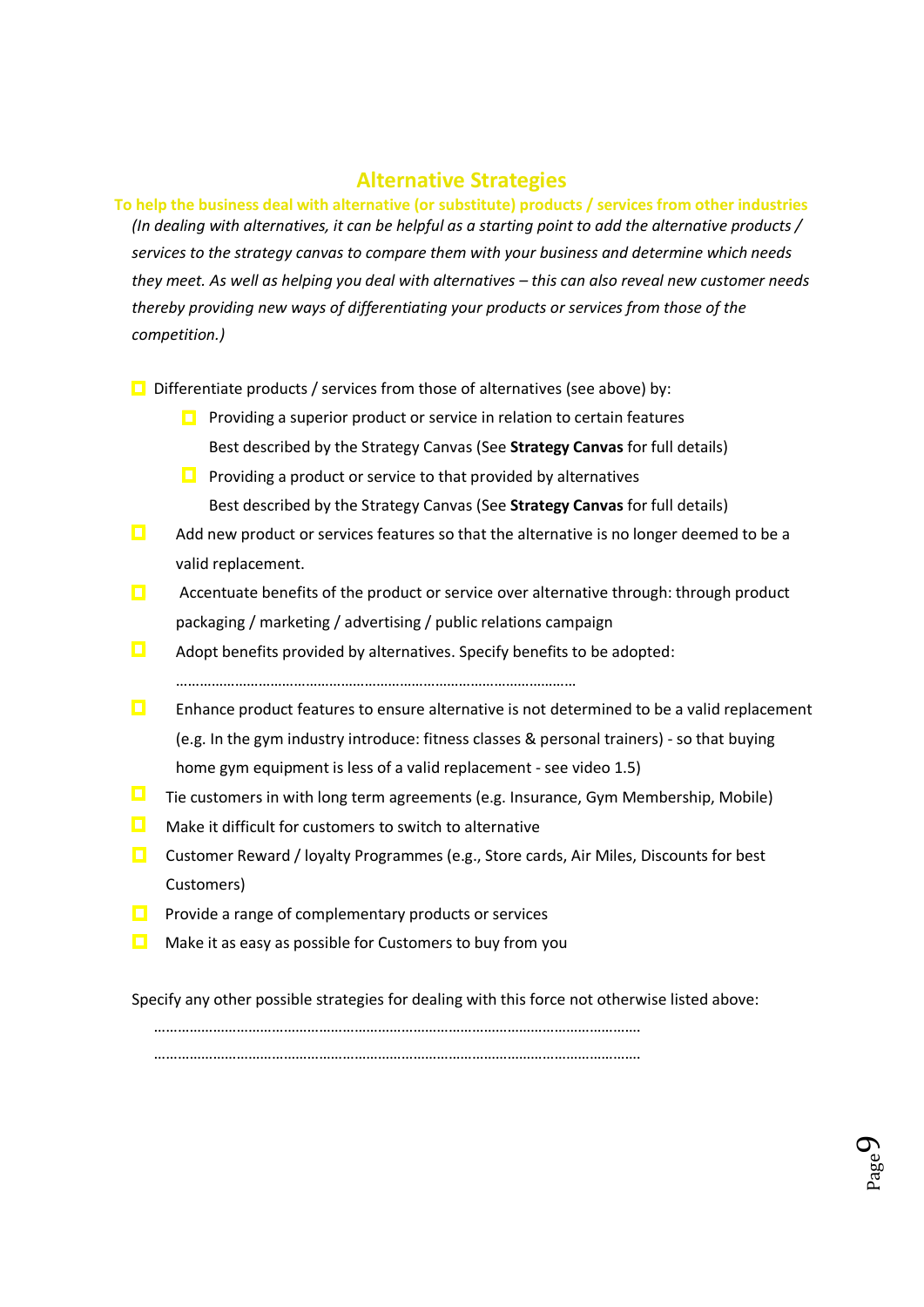## Exercise 3.1 – The Key Asset Map (Step 4 - Part 1)

A business will have to have the appropriate assets in place (referred to as key assets) in order to execute any Business Strategy. The **Key Asset Map** is where we set out those key assets.

(1) choose one of the **Business Strategies** that you selected in Exercise 2 and enter it into the box on the right hand side below (normally, of course, you would enter more than one strategy in the box on the right hand side. This is purely for the purposes of this exercise and the allocated time available).

(2) Specify which assets (in terms of its physical, financial, human resources, organisational assets (IP and third party agreements) and organisational processes) need to be in place in order to execute this strategy by completing the Key Asset Map in the left hand box below.

It is highly recommended that you read the **Key Asset Map Guidance Notes** which can be found in the **Workflow Resources** before drawing the Key Asset Map

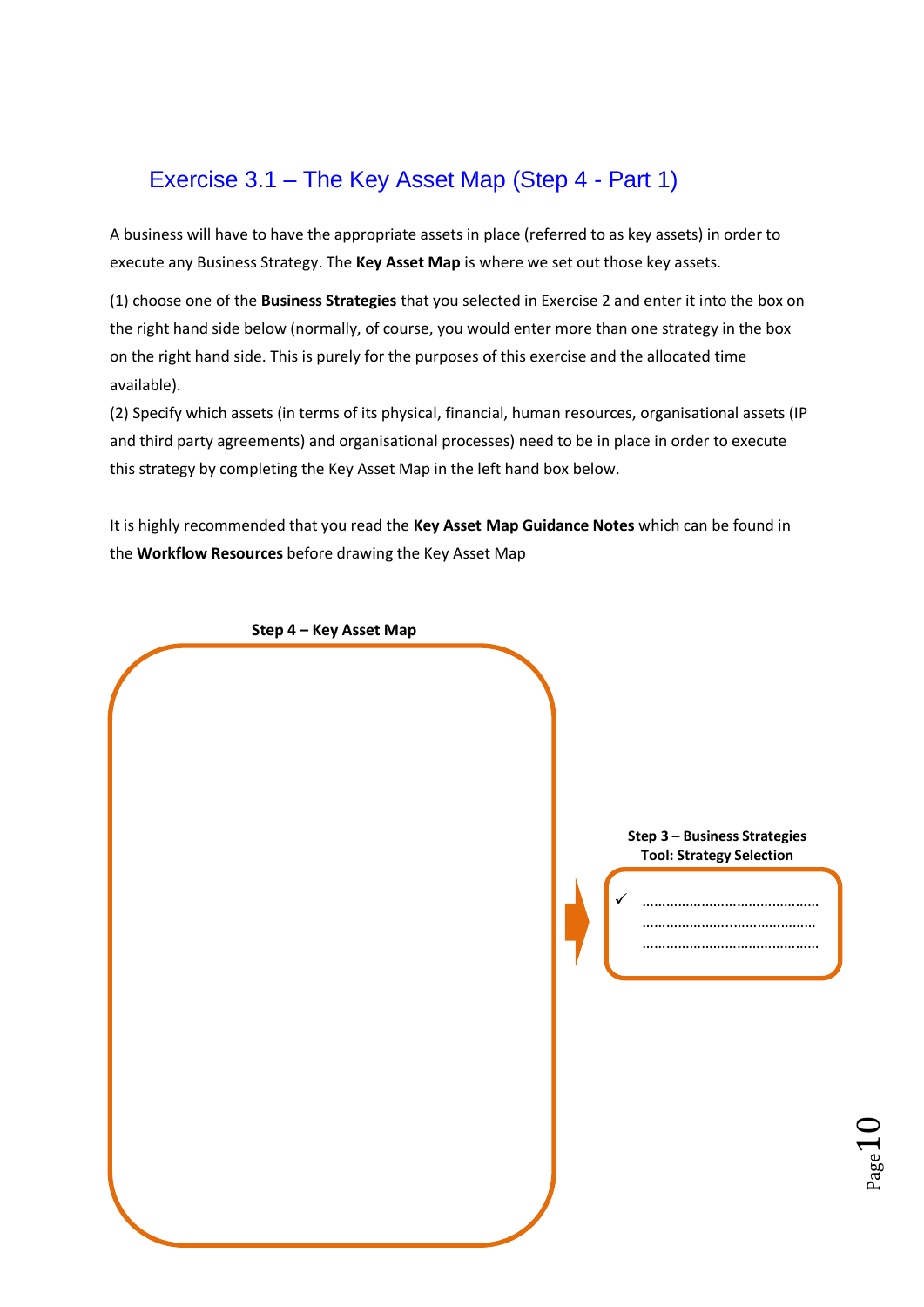## Exercise 3.2 – Functional Strategies (Step 4 - Part 2)

Having identified the Key Assets the business will need to have in place, the business must then direct all of its energies to putting those Key Assets in place. This is Step 4 - Part 2 and can be achieved through the use of Functional Strategies.

#### **There are 4 types of Functional Strategies.**

Functional Strategy Type 1 - 'Use the financial assets that are currently in the business or generated in the normal course of business to buy key assets.'

Functional Strategy Type 2 - 'Obtain additional financial assets by raising finance through a grant, loan or investment. These financial assets can then be used to buy key assets in accordance with Functional Strategy Type 1.'

Functional Strategy Type 3 - 'Obtain additional financial assets by generating those finances in ways that are outside the business's normal course of business. These financial assets can then be used to buy key assets in accordance with Functional Strategy Type 1.'

Functional Strategy Type 4 - 'Enhance the existing assets in such a way that they are transformed into key assets.' (*Please see the list of questions on pages 13 – 17 of this document. Also please see the Functional Strategy Guidance Notes which can be found in the Workflow Resources.)*

It will normally be necessary to combine a number of Functional Strategies in order to put the Key Assets in place.

#### **Exercise**

Bearing in mind the assets currently available to you and the different types of functional strategies and how they should be combined, describe (on the next page) the various actions that your business could take in order to move it from where it is now in order to put the Key Assets in place. Whilst you can set this out diagrammatically (as seen in Video 2.7) you are asked to do this in narrative terms for this exercise. You may wish to add additional actions if necessary.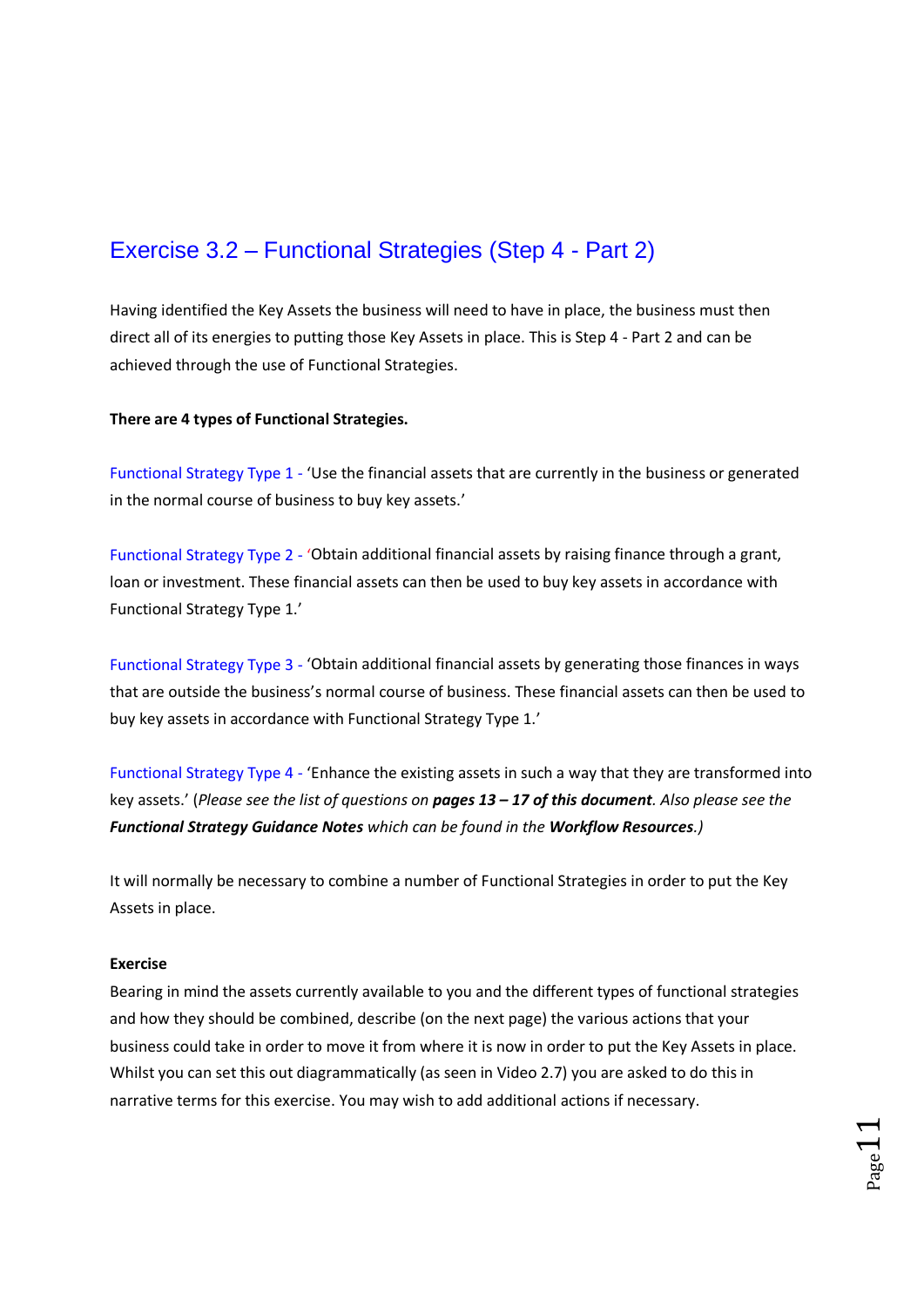## Action1

## Action 2

## Action 3

#### Action 4

### Action 5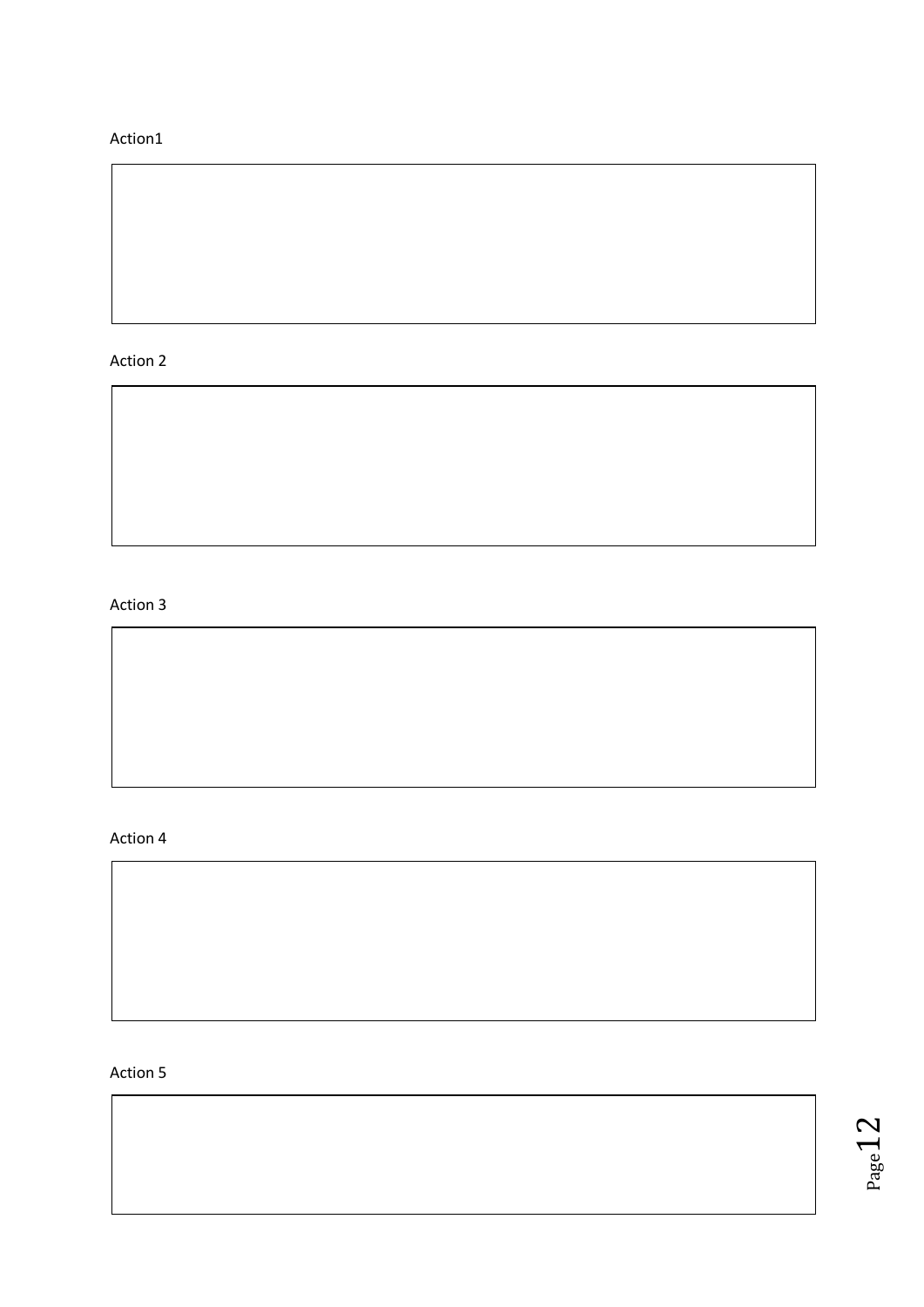## Exercise 3 – Additional Comments

## Further note on Functional Strategy Type 4

### *'Enhance the existing assets in such a way that they are transformed into key assets.'*

*To help get the best out of existing assets there is a series of questions that we can ask in relation to each classification of asset.*

### **1. Physical Assets**

- Are all of the physical assets (including all of the equipment) aligned to the overall strategies of the organisation and are they being used as effectively and efficiently as possible? What changes could be made internally to ensure that the physical assets match those shown within the Key Asset Map?
- What message is the organisation trying to convey via its buildings and offices to its customers, suppliers and employees? Do they reflect the uniqueness of the organisation? How could the buildings / offices be modified to ensure they give the right impression?
- Are the buildings conducive to the types of work required by the organisation? Is it possible to reconfigure the existing layout of the offices in such a way as to reflect and support the overall objectives of the organisation. For example:
	- If collaboration and interaction between co-workers is important within the organisation - What changes could you make to the layout of the building or offices in order to create formal as well as informal meeting areas so as to support this?
	- if the organisation is reliant on innovation how could the layout of the offices be modified to:
		- o help facilitate collaboration and the cross-fertilisation of ideas; and
		- o incorporate quiet study areas?

Specify any ways in which the existing physical assets could be enhanced so that they are transformed into Key Assets (as listed in Step 4 - Part 1(above)).

 $_{\rm Page}$ 13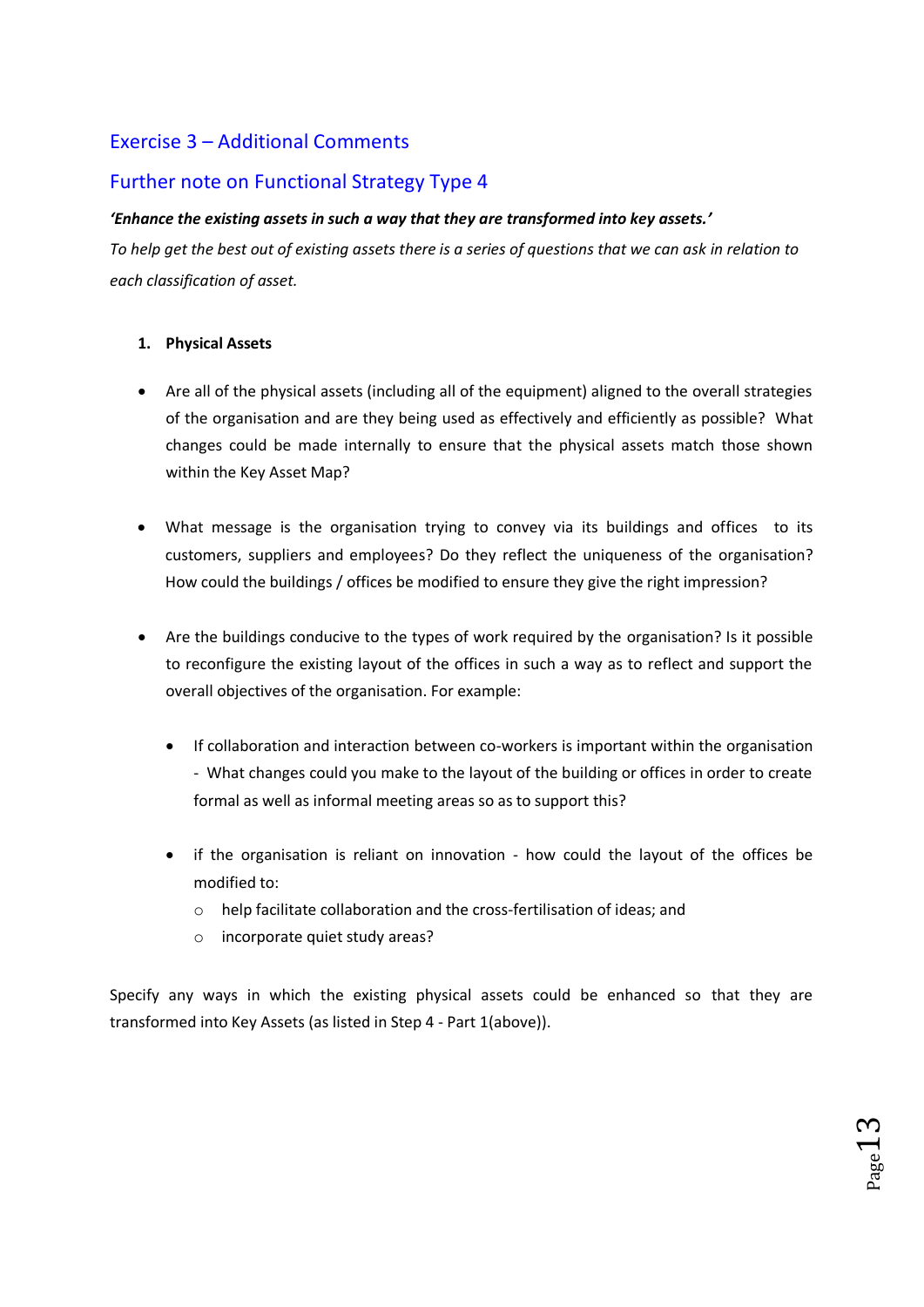#### **2. Human Resources**

In order to have high quality staff members, an organisation will have to select and recruit the right people in the first place. Selection and recruitment fall under the heading of **Functional Strategy Type 1**. However, it will normally be possible to further enhance the quality of the staff members within an organisation - but in order to achieve this it is important that we appreciate that employees perform at their very best only when:

- 1. They have the knowledge and skills to perform their tasks (**Ability**)
- 2. They are motivated to do so (**Motivation**)
- 3. Their work provides them with the opportunities to utilise their knowledge and skills in ways that will benefit the organisation (**Opportunity**)

#### *(Ref: Strategy and Human Resource Management by Peter Boxall & John Purcell, Palgrave Macmillan)*

Each of these is explored in more depth below:

**a) Ability** 

In order to ensure that each employee has the requisite abilities to perform at their very best it can be useful to ask them the following questions:

- Do the skills you currently have match those required of you in your current role? If not, is there any additional training you could receive that will help in your work?
- Is there any information relating to the organisation itself or in terms of where it is headed or in terms of the external environment in general that could be useful in helping you perform your tasks?
- Are there any training courses that could help you in your role?

Put yourself in the shoes of an external management consultant. What kind of questions would you ask that will reveal those factors that could enhance the ability of employees in the organisation?

### **b) Motivation**

In order to ensure that everyone in the organisation is fully motivated, an organisation will need to ask itself how its reward programmes could be improved to help to get the best out of its people.

As a general rule, financial rewards can help an organisation to recruit and retain good people. Nevertheless, after a certain level of hygiene, an increase in pay will often only lead to a temporary improvement in performance.

However, other factors also play a role in motivating employees. For example, employees in certain roles are often motivated to perform well when their work provides them with meaning, purpose and fulfilment and offers them some kind of significant mental stimulation.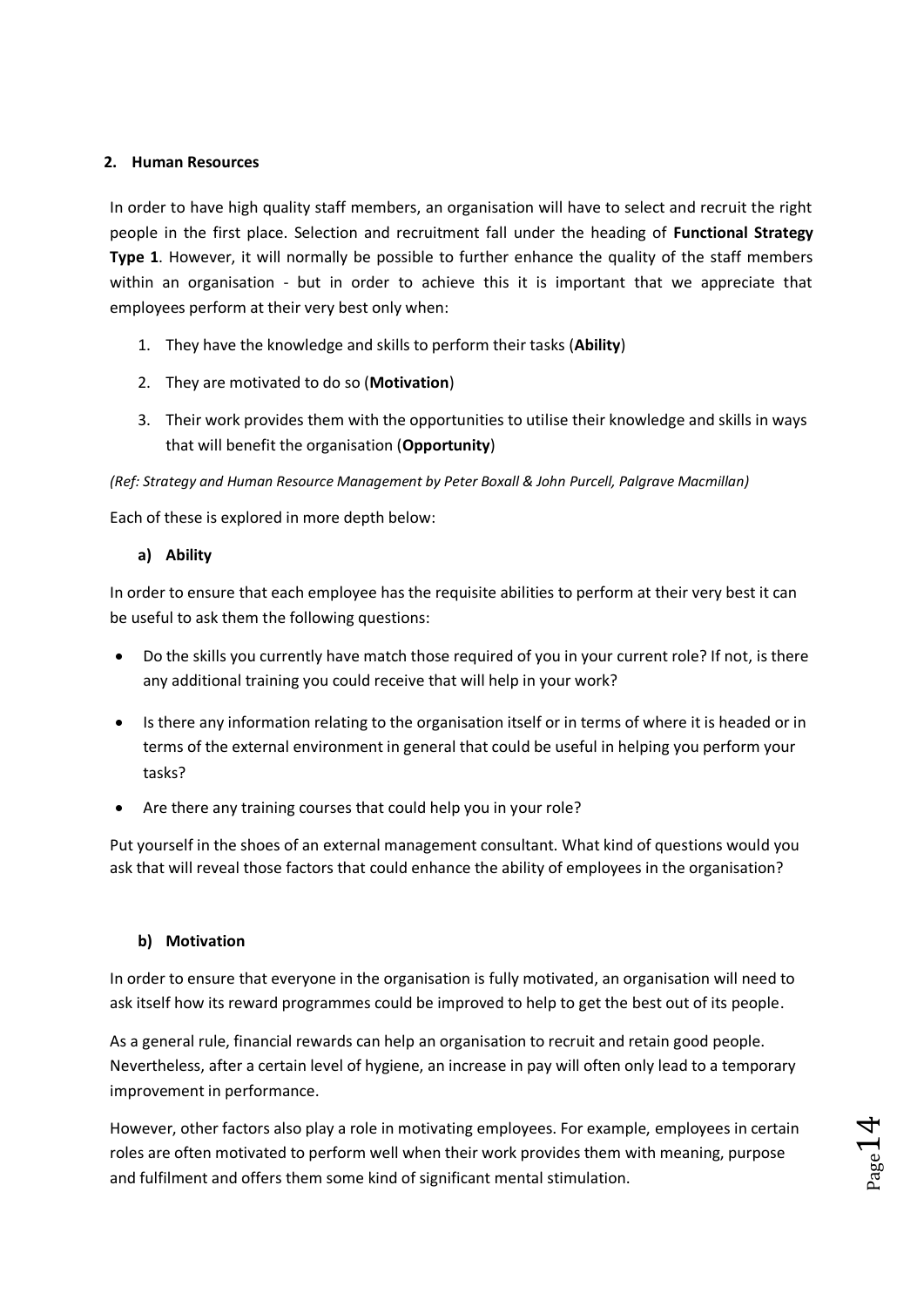It is always essential for an employer to identify what it is that drives their staff members. This can often be achieved by asking employees questions such as:

- *Which aspects of your work do you find to be the most meaningful, fulfilling, satisfying, challenging or exciting?*
- *What really motivates you?*
- *What is propelling you forward?*
- *What most attracted you to your present work in the first place?*
- *What do want your achievements to be*?

Put yourself in the shoes of an external management consultant. What kind of questions would you ask that would help reveal the factors that motivate the employees in your organisation?

## **c) Opportunity**

Individuals must also be provided with the opportunity to fully express their energies, skills and talents in a manner that is consistent with what the organisation is trying to achieve. To help to ensure each employee has the requisite opportunities, they should be asked questions such as:

- Which of your skills do you feel that if you were to fully utilise, you could help your team / department better execute its strategies? If so, is there anything that the organisation could do to unlock this potential?
- Is there anything you would like to be able to achieve in your work but feel unable? What would need to happen for this to become possible?
- What would stretch and challenge you?
- Are you being provided with the appropriate equipment and a working environment that helps you to perform at your very best?

Put yourself in the shoes of an external management consultant. What kind of questions would you ask that would help reveal steps that could be taken by the organisation to ensure that everyone has the opportunity to perform at their very best?

Consider if there are any ways in which the existing human resources could be enhanced so that they are transformed into Key Assets (as listed in Step 4 - Part 1(above)).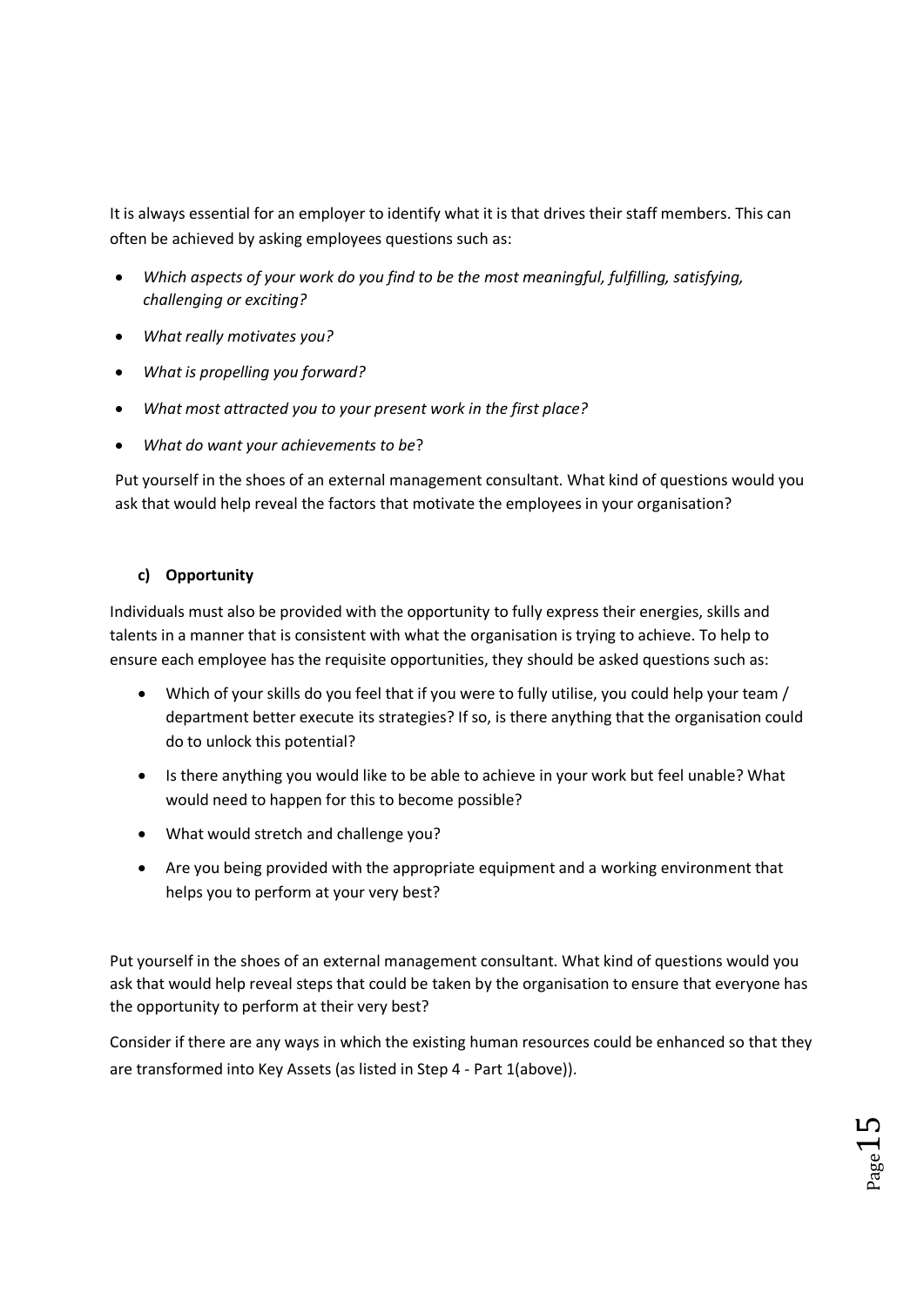## 3. **Organisational Assets**

Organisational assets include agreements with third parties, intellectual property and software. Each of these is dealt with separately below:

## **a) Agreements with third parties**

Strategic resources often lie beyond the boundaries of the organisation itself. These can often be accessed through agreements with third parties. To help ensure that an organisation is getting the most out of its agreements with third parties we can ask questions such as:

- How could agreements with third parties be utilised to help execute the Business Strategies (e.g. Bic Biro's agreements with the supermarkets ensure pens are kept by checkouts to encourage impulse buying; and South West's agreements with the airports ensure fast turnaround times and therefore efficient use of its assets).
- How could the organisation work more closely with those third parties with which it already has agreements - for example: would it be possible to synchronise IT systems to ensure efficient working practices?
- Are there any other ways in which you could partner / share strengths with another organisation in order to execute your Business Strategies in a superior manner to the competition?

## **b) Intellectual Property**

- Has the organisation fully protected its intellectual property?
- Is there any intellectual property owned by the organisation that could be better utilised?
- Do you feel that the organisation's logo, trade mark and marketing materials are consistent with image the organisation wishes to convey?
- Is there any other material that is protected by copyright that could be used more effectively by the organisation or which could be licensed to third parties?
- Is there any material that could be patented by the organisation? Could the organisation licence any of its software / patents to third parties?

## **c) Software**

Software can improve an organisation's operations with regards to speed, productivity, efficiency, cost reduction, administration and enhanced customer services. The following questions can be asked to help to ensure that an organisation is getting the most out of its software:

- *Is the software being used as effectively as possible?*
- *Are there any measures the organisation could take to ensure that the software is being used as routinely as it should be?*

 $_{\rm Page}16$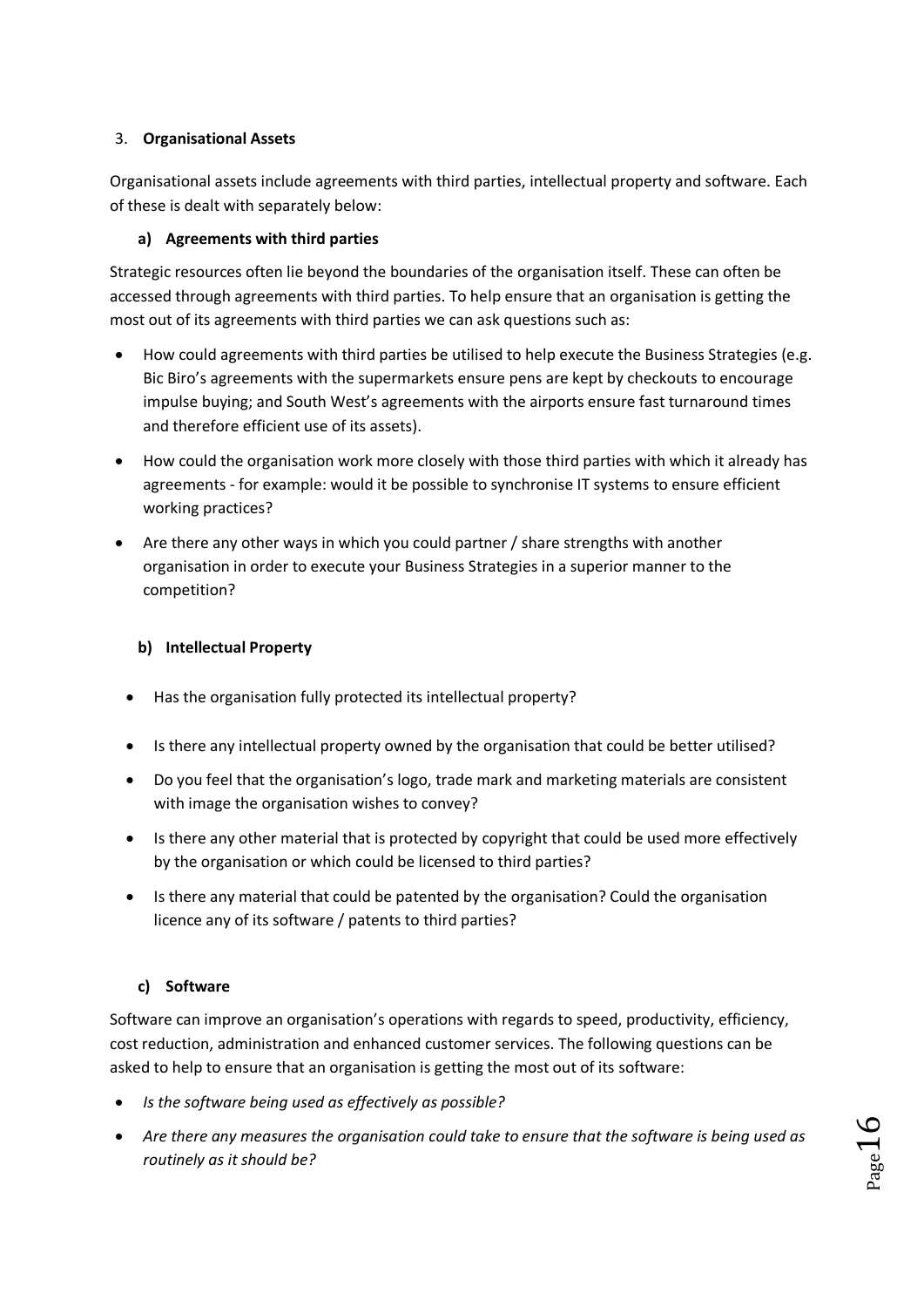• *Does everyone know how to use the software? Would training in its use help staff to use the software more effectively?*

Consider if there are any ways in which the organisational assets (including: agreements with third parties, intellectual property and software) could be enhanced so that they are transformed into Key Assets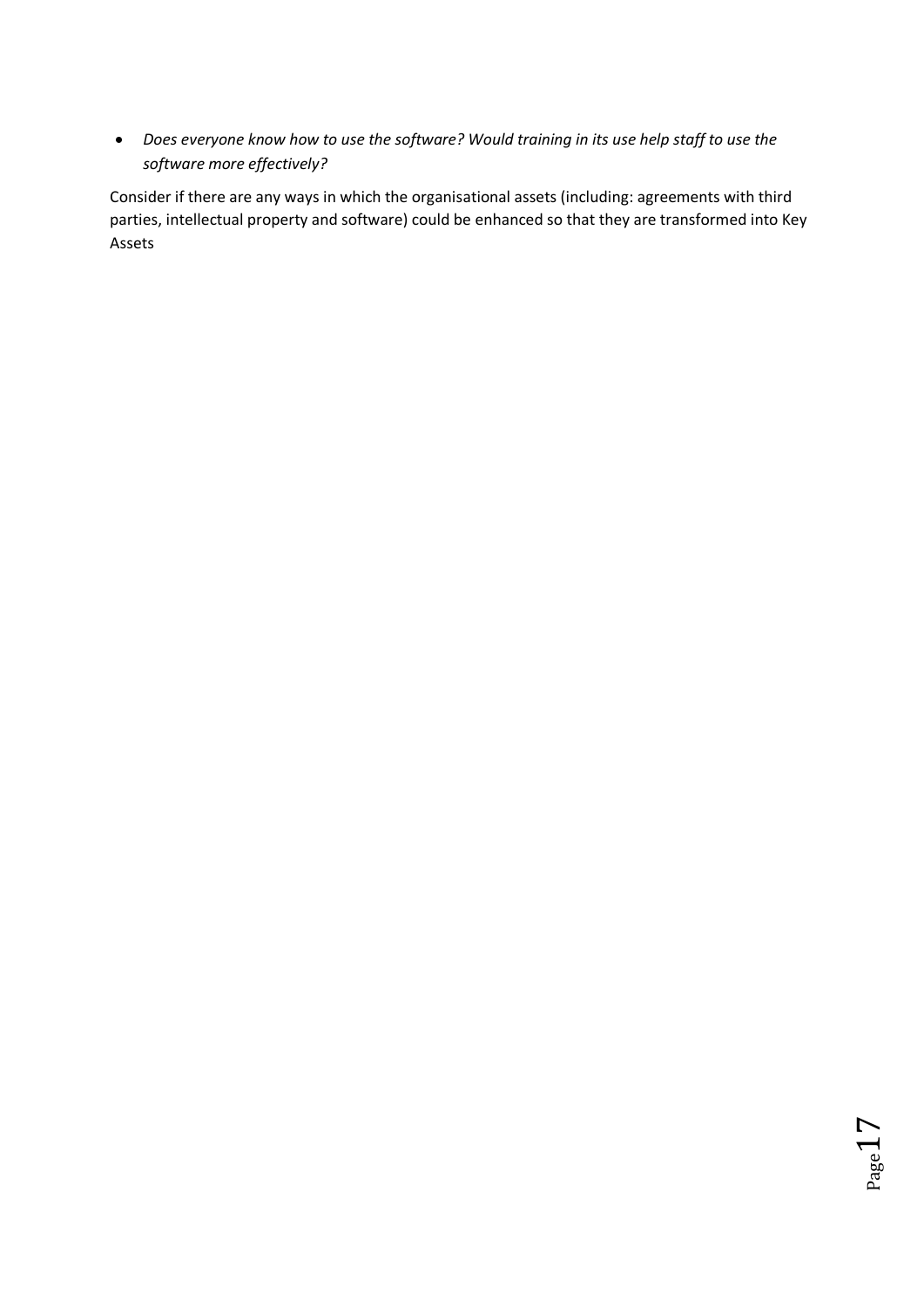### 4. **Organisational Processes**

Processes are organisational routines, habits and systematic ways of working that can be both formal and informal. Processes are commonly overlooked as being a potential source of an organisation's competitive advantage. However, they can be key to its success. For example Amazon's success is reliant on its efficient supply chain management processes than ensure that its orders are carried out in an efficient and timely manner.

Accordingly, processes should be linked with all of the other Key Assets to ensure they are being used in the best way possible to execute the various Business Strategies.

In relation to this an organisation should ask itself what processes can be developed to:

- Help the organisation differentiate itself from its competitors in accordance with the Strategy Canvas?
- Ensure that the organisation operations are fast and responsive to customer needs?
- Enhance quality and ensure that products are error free and appropriately designed?
- Improve efficiency and reduce costs?
- Help to ensure that all aspects of the physical assets are being used as effectively and efficiently as possible?
- Help to ensure that each member of staff uses their time as effectively and efficiently as possible?
- Help the organisation to work more effectively with third parties?
- Help to ensure that software is being used as effectively and efficiently as possible?

Specify any ways in which the organisation's processes could be enhanced to get the best out of each of the assets and ensure that they are transformed into Key Assets